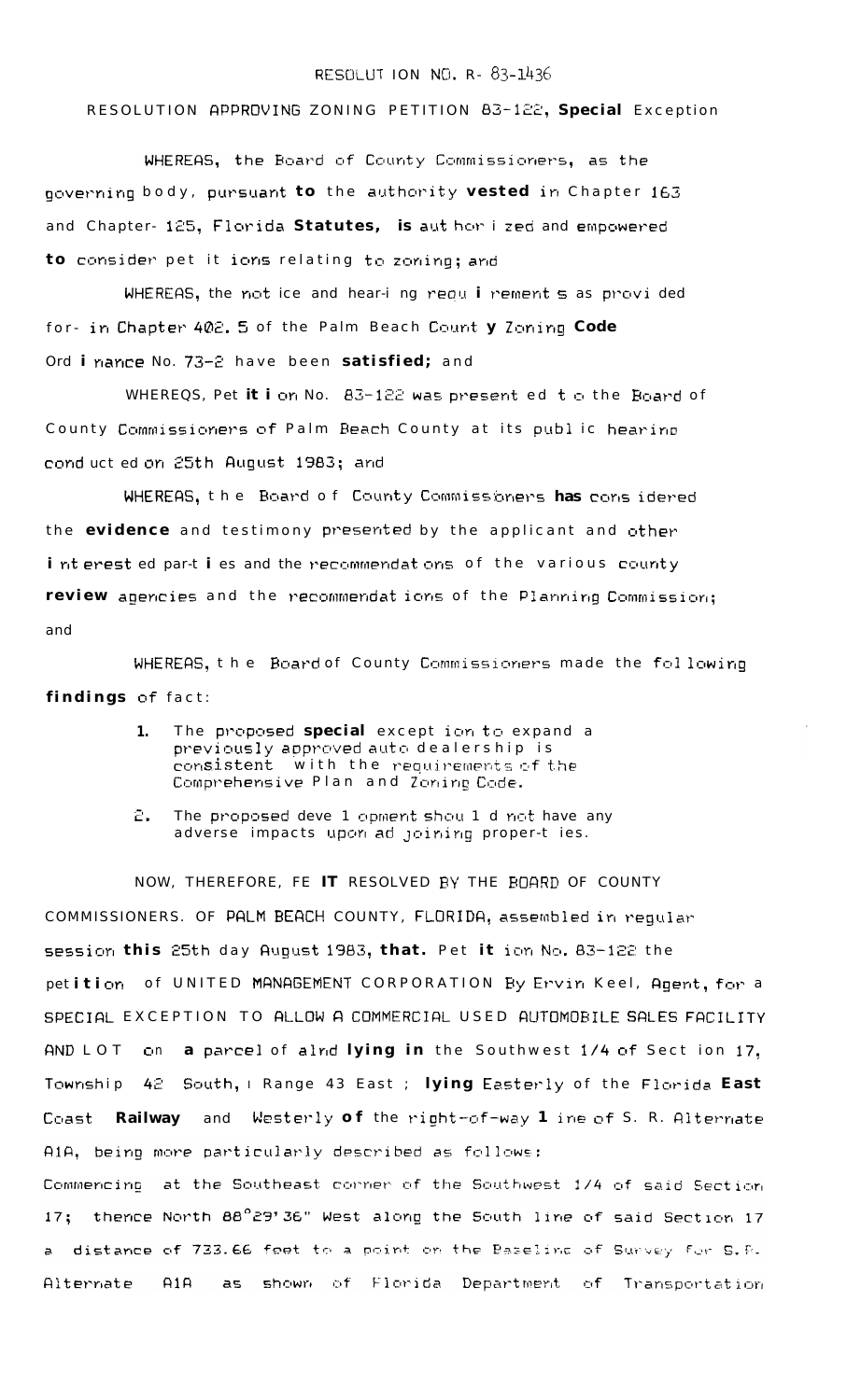right-of-way Map Section No. 93090-2522; thence North 20° 50' 16" West along said Baseline a distance of 1164. 25 feet to a Point; thence South 69 ° 09' 44" West a distance of 55. 00 feet to the point of curvature of a curve concave to the Southwest, having a radius of 6195. 45 feet and a central angle of  $\mathfrak{d}\mathfrak{d}^0$  15' 19"; thence Northwesterly along the arc of said curve and Westeriy right-of-way line of S. R. Alternate A1A a distance of 27.60 feet to the Point of Beginning of the hereinafter described parcel; thence continuing along the arc of said curve and right-of-way through a central angle of  $01^{\circ}54'$  58" an arc distance of 207. 19 feet to point of intersection with the West line of the Southeast 1/4 of the 1/4 of said Section 17, having a radial bearing at this the Southwest point of South 66 59'27" West; thence South 01º 33'29" West along said 1ine a distance of  $224.02$  feet to a point; thence North  $69^{\circ}09'44''$ West a distance of 89. 75 feet to the Point of Beginning. Said property Fast located on the west side of State Road A-1-A, approximately .2 miles north of Northlake Boulevard (S.R. 809A) in an CG-General Commercial District was approved as advert ised subject to the fol lowing conditions:

- The development shall retain onsite 85% of the storm  $1.$ water runoff generated by a three (3) year storm per req u i rements of the Permit Sect i on, Land Deve 1. opment Division.
- The developer shall request revision of the Florida 2. Depart ment of Transportat ion construct ion plans for S. R. Alt. A1A to include the construct ion of a left turn 1 ane, sout h approach, on A1A at the project's northent rance drive prior to the construct ion of S. R. Rlt. A1A. The applicant shall be responsible for any change order associated with the revision of these plans.
- This development (including the new automobile dealer-3. ship contiguous to the north) shall be permitted only two ingress/egress driveways at the main entrance and one exit drive at the south end of the property onto<br>S. R. Alt. AIA from the site per- the County Engineer-s approva1.
- The devel oper sha 11 contribute One Thousand Two Hun- $4<sub>1</sub>$ dred and Fifty Dollar-s (\$1,250.00) toward the cost of meeting this project's direct and ident if iable impact, to be paid at the time of the building permit.
- The developer shal 1 take reasonable precaut ions during 5. the development of this propert y to insure that fug i-<br>t ive part iculates (dust particles) from this project<br>do not become a nui sance to ne i gh bor ing propert ies.
- The developer  $\sin 1 1$  take necessary measures during the 6. development of this property to prevent pol lut ant run off to neighboring and nearby surface water-s.
- No f 1 cor dr-a ins or repair area basins may be connected  $7<sub>1</sub>$ to either- the septic tank or onsi te retent ion system. All solvents, petroleum products, etc. shall be dis-

 $R \& 3$  1436